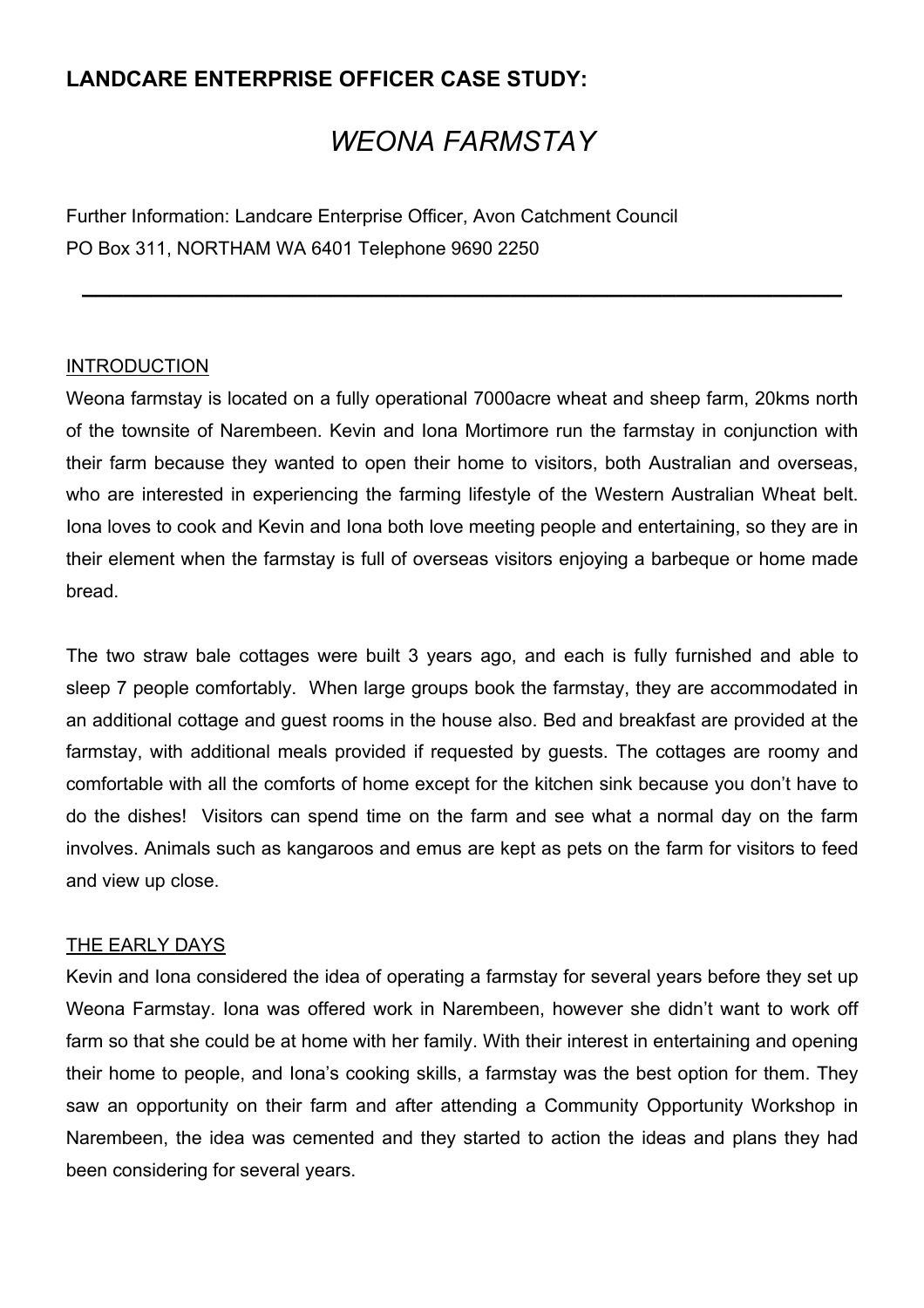Initially the Mortimores accommodated several people and groups in their own home and as they found out this suited them, they looked into building further accommodation on their property. They saw straw bale buildings in a magazine and found out as much as they could about them. After visiting a few straw bale buildings and finding an architect experienced with straw bale buildings, they drew up a design, had it approved by the architect and local council, and then started building.

#### BUILDING THE STRAW BALE COTTAGES

The straw for the straw bale cottages was grown and baled by the Mortimores, which reduced the cost of building. Both buildings were constructed at the same time, first the cement pad was laid down. Next, the straw was cut and baled, Kevin cut and baled the straw between 11pm and 2am when the straw was moist so that the bales would be tighter. Building the cottages started the very next day and the walls were up in four days. Construction of the cottages took four months of non-stop work, the only setback being a heavy downpour of 4 inches of rain on the bales before they were rendered. This meant they had to take 11 days off to wait for the straw to dry out before the walls could be concreted. At the end of the four months, the buildings were established to the point where they had walls, a roof, veranda and all doors, windows and furnishings.

On completion of the building, the furniture was set in place. Both cottages have a theme of the 1920's/1930's era. The furniture and facilities of the cottage are all modern, new and comfortable, however the bed frames, quilts, oil lamps and additional furniture make you feel like you have stepped back in time. There is little heating or cooling required in the cottages due to the thick straw bale walls, the insulated roof and a full verandah around each cottage.





The furniture of Weona Farmstay Cottages is charming and creates a homely environment for guests.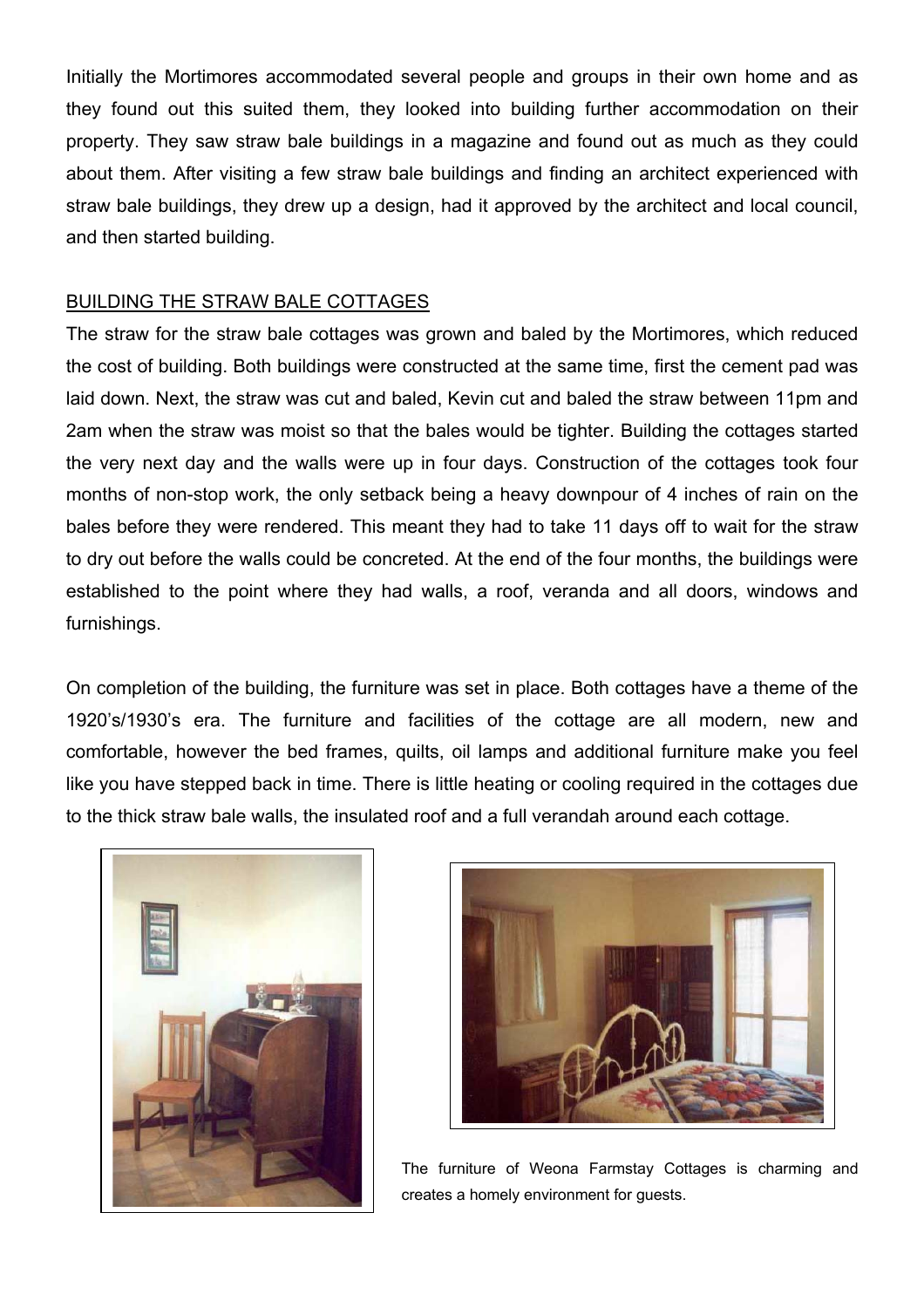Iona sought out furniture for the cottages to reflect the 1920's to 1930's era of Australia. This is reflected in the wrought iron style beds, quilts, cupboards, mirrors and extras such as old trunks and room dividers. Oil lamps and candles, lace curtains, 1920's style wooden business desks and tables, as well as a claws foot bath in the bathroom are added extras that add to the uniqueness and charm of the cottages. The black and white photographs of Narembeen pioneers farming create an almost museum style feel in the cottage identifying with the history of the region. A chocolate under the pillow is another added extra that indicates that the Mortimores have thought of everything to make guests feel completely at home.

The cottages have a very natural and rustic look about them with earthen floors on the verandah and bark remaining on the verandah posts for a more natural look. The gardens consist of native species of bushes and trees. There are no steps in or around the cottage for easy wheel chair and pram access.



The view from the front verandah of one of the straw bale cottages.

## BENEFITS TO THEIR FARM

There have been a number of benefits returned to the Mortimores property since taking on the challenge of running Weona Farmstay as well as the farm. For Kevin and Iona it has been a great experience in meeting new people and enjoying the cultural exchange of getting to know people from other countries. The variety of people they have met from different countries has been an interesting experience for the whole family and has taught them about a number of different cultures. At the same time, Kevin & Iona love to entertain and cook for people and with the farmstay they are regularly engaged in this activity and have been able to modify their own lifestyle to incorporate something that they really enjoy doing.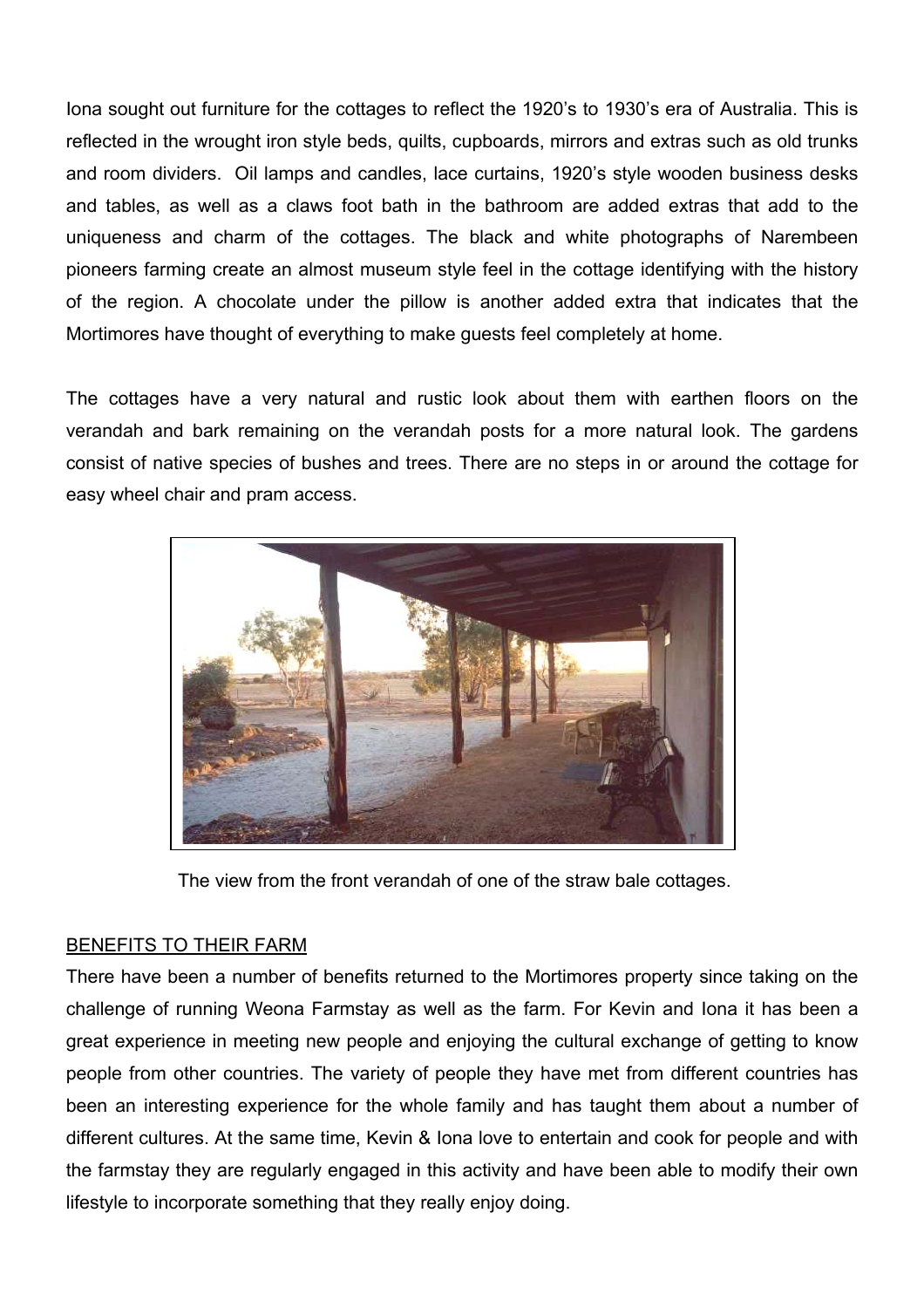Other benefits include the financial side of things, bringing in an additional income to that generated from farming. Due to the success of the farmstay they have also looked at other possibilities for the farm and recently introduced cattle to the property. Introducing a new industry to the farm has diversified the range of activities of interest occurring throughout the year to show farmstay guests. It has taken over two and a half years to develop the farmstay to its current position, it is now regularly booked out and has been a stable source of income for the farm.

While the Mortimores have previously been involved with landcare activities such as planting and fencing off trees on their property, the farmstay has given them further opportunities to be involved in landcare activities. The Mortimores property borders a reserve that is known to have Mallee fowl living in it, and the Graball Catchment Group have recently been awarded funding to establish a stretch of trees and fencing to create a corridor between this reserve and a nearby reserve about 10km away. Approximately 8km of the trees and fencing are located on the Mortimores property. This will improve the habitat of the mallee fowl and other local native species living in the bushland, as well as improving their farmland.

#### BENEFITS TO THE NAREMBEEN COMMUNITY

There are obvious benefits to the Narembeen community that have developed as a result of the farmstay and these are social, economic and environmental. Socially it has increased the variety of people passing through Narembeen and also provides a place to stay for people temporarily working in the area. The international visitors to the farmstay provide opportunities to people in the town to interact with people from different cultures and generate tourism income to the town. A number of travellers make their way from Wave Rock near Hyden through Narembeen and due to the high number of people making this trip, it is another opportunity to link Narembeen into the tourist route and increase tourism dollars being spent in the town. If events and venues are established and become known in Narembeen there will be further opportunities to attract people to the town in future.

Economically the town benefits from the farmstay as regular food supplies and household provisions are purchased for the farmstay. These additional purchases for guests support the local businesses and community. The farmstay also creates employment opportunities for people in the local community.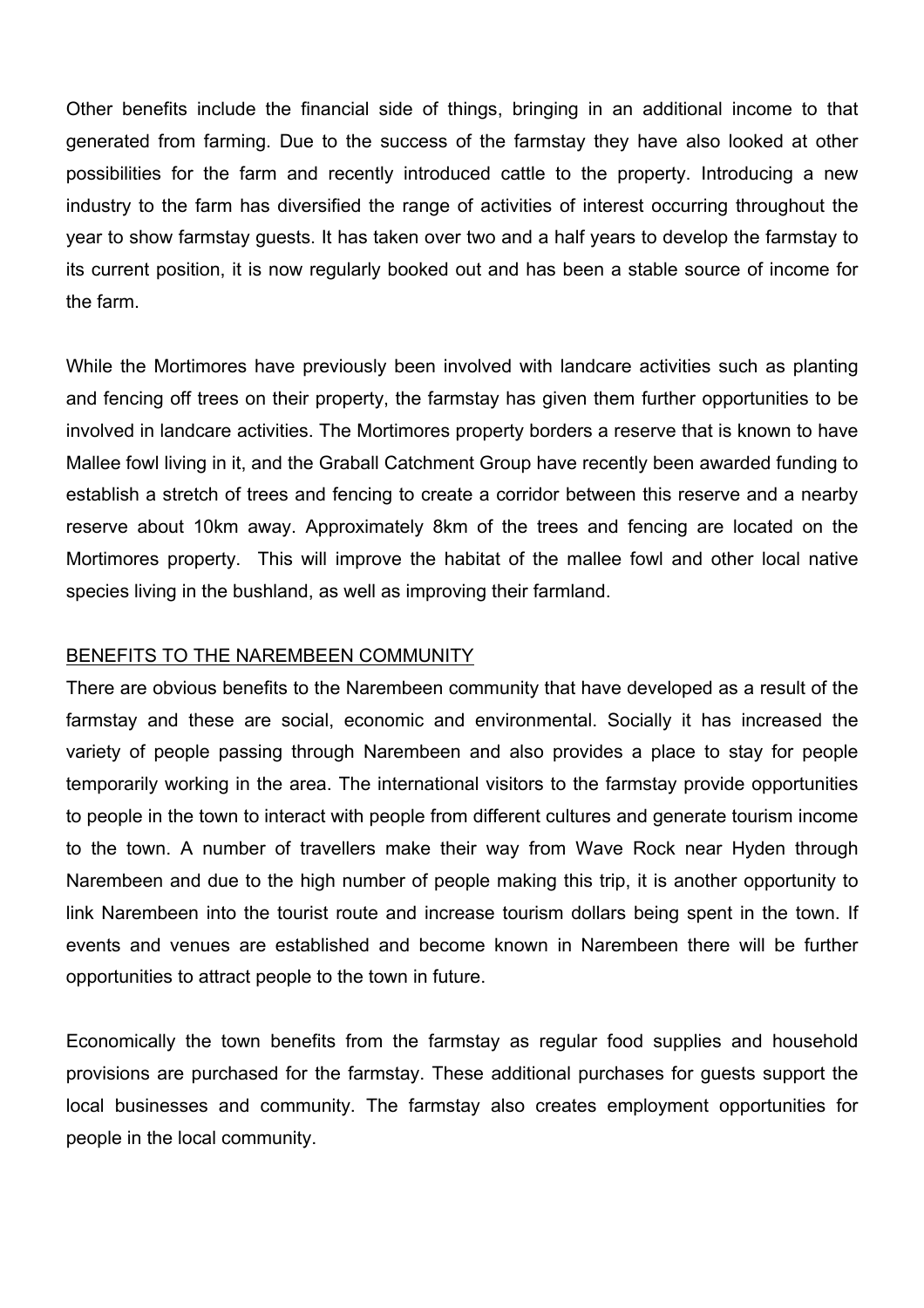Environmentally the Narembeen area benefits from the farmstay in their assistance with the protection of the rare mallee fowl. The cooperation by the Mortimores in constructing a corridor between two bush reserves to improve the habitat of the species will increase the possibility of maintaining and increasing the number of mallee fowl in the area. This will also increase the knowledge and awareness of the species in the community. Kevin's involvement in another nearby bush reserve with excellent tourism potential indicates the enthusiasm of this family in protecting their local environment and incorporating it into a potential tourist attraction.

## FUTURE PLANS

At present, Weona Farmstay consists of three cottages with bed and breakfast facilities and the opportunity to experience the peace and tranquillity of living in a rural community. It also offers the opportunity to see how a farm operates and experience the lifestyle that goes with it. At present the Mortimores wish to extend to accommodate 45 people, with an additional building to cater for functions or meetings. These plans are on the drawing board at the moment however Iona has visions of accommodating and catering for corporate retreats so that Perth businesses visit the farmstay to relax and unwind for a few days.

#### IN SUMMARY

- $\triangleright$  The Mortimores love running their farmstav and everything associated with it.
- $\triangleright$  They saw a need for accommodation in their local area and took on the challenge of meeting that need.
- $\triangleright$  Patience is important, this didn't happen overnight.
- $\triangleright$  Need to work hard, while they have enjoyed it this has taken a lot of hard work to get to where they are.
- $\triangleright$  Advertising this has included brochures, website and good word of mouth. Advertising broadly at first to see what works and then stick with the advertising that works best, but don't keep paying for ineffective advertising.
- $\triangleright$  Be prepared lifestyle needs to be flexible to meet the needs of farmstay guests.
- $\triangleright$  Setback, can't have a break as they work on weekends as well as during the week, but can get help in if required.